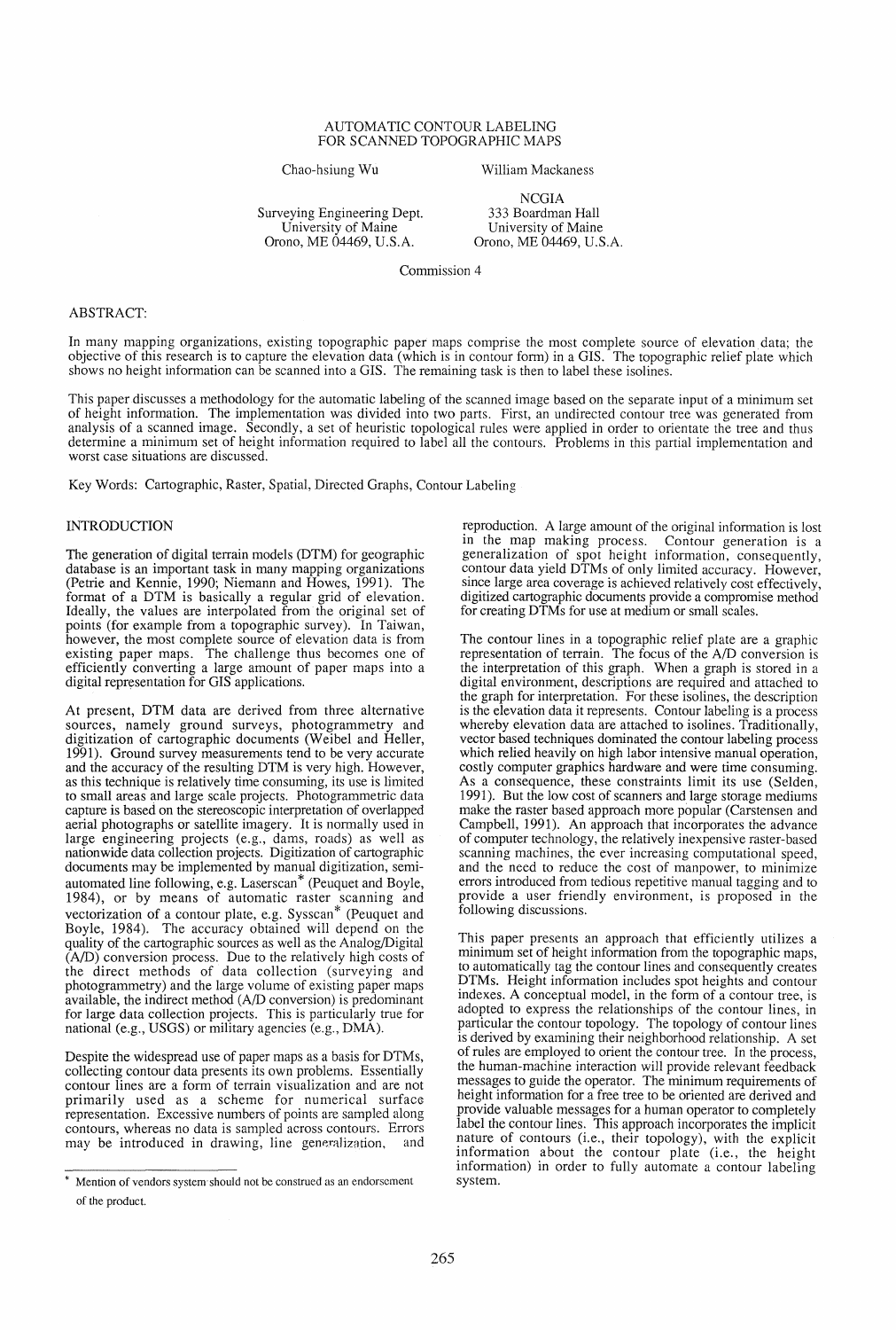### PREVIOUS EFFORTS

Boyell and Ruston (1963) first introduced the graph representation of contour relationships in which contours and inter-contour regions are defined as edges and nodes. respectively. It provided a tool to visually perceive the relationship among contour lines.

Later on, Pfaltz (1976) proposed a surface networks theory. In it, he attempted to select a limited set of disjoint points that conveyed the greatest amount of information about the surface. Those set of points were then used to reconstruct the interrelations of surface features such as peaks, passes, ridges and pits. In doing so, the topology of the surface can be formalized and terrain features can then be defined. Though not expanded on, contour labeling was mentioned as one of the possible applications of this theory.

Mark (1977) concentrated on incorporating the contour tree concept in computer cartography, particular in contour labeling and surface generalization. He pointed out the potential of the graph structure in rebuilding the topology of contour lines. But it was Roubal and Poiker (1985) who first used the contour tree structures to automate the contour line labeling problem. The approach defined a graph structure using the topological adjacency of contour lines as nodes in the graph. In this approach, the inter-contour regions were not counted. As a consequence, a non-closed contour resulted in the loss of its tree structure and the neighborhood relations were no longer retained (Figure la).



Fig.la: Non-closed contours in Roubal and Poikers' approach (1985) resulted in the loss of tree structure of the graph, and the neighborhood relations are no longer retained.

Yagi et. al. (1991) reported a system that scans, digitizes and vectorizes the 1/25,000 topographic relief plate. The human operator was involved in the semi-automatic editing process to  $improve$  the quality of the scanned contour lines. An existing 250m interval DTM was employed to assign the contour height m accordance with the height difference of a pair of knownheight points. This approach improved image quality of cartographic documents by a photomechanical process and hence reduced the editing time. In general, it is an interactive method for contour labeling.

Sircar and Cebrian (1991) presented a raster-based approach to label contour lines digitized from topographic maps. The graph theory was also applied to reconstruct the topological adjacencies of elevation regions in rasterized contour maps. Both inter-contour regions and contour lines are treated as nodes in their representation in the resulting graph structure. A semi-automated batch-oriented approach was employed. It emphasized utilizing low cost desktop raster scanner for engineering applications of small or medium size organizations.

Previous efforts have shown the merits of contour tree structures in preserving and representing the topology of the contour lines, and thus provided a basis for an automated contour labeling system. In an automated process involving human computer interaction, it is critical that the system follows the same logical sequence that a human operator does. This paper expands Sircar and Cebrians' (1991) approach with emphasis on the human-computer interaction. It begins by employing available height information to orientate the free tree. After applying topological rules to the graph structure in order to find the relative height order of the contours, unique solutions are derived and attached to the edges of the tree. The interactive mode will provide information so that ambiguous contours will be highlighted for the next iterative process to solve or for the operator to solve. For example, it is only by utilizing information from adjoining map sheets, that we can discriminate between Fig. 1b and 1c. Figure 2 is a block diagram of the proposed system and' shows the general structure of the process. This paper now considers the methodology and reviews some of the problems encountered in implementation.



Fig.2: Block diagram of the automatic contour labeling system

## **METHODOLOGY**

The project began by implementing the methodology proposed by Sircar and Cebrian (1991), but based on some topological rules that governed the relationship between contours.

## Construction of Contour Tree

The tree structure is a graph with nodes and edges. Using edges to symbolize the contour lines and nodes to symbolize the inter-contour regions is an appropriate way of constructing the contour tree in light of rebuilding neighborhood relationships and for error detection. A tree without any directional information is called a free tree, whereas a tree with contour elevations attached to the edges (thus providing directional information) is called a directed tree. An adjacency matrix can also be used to represent the same structure.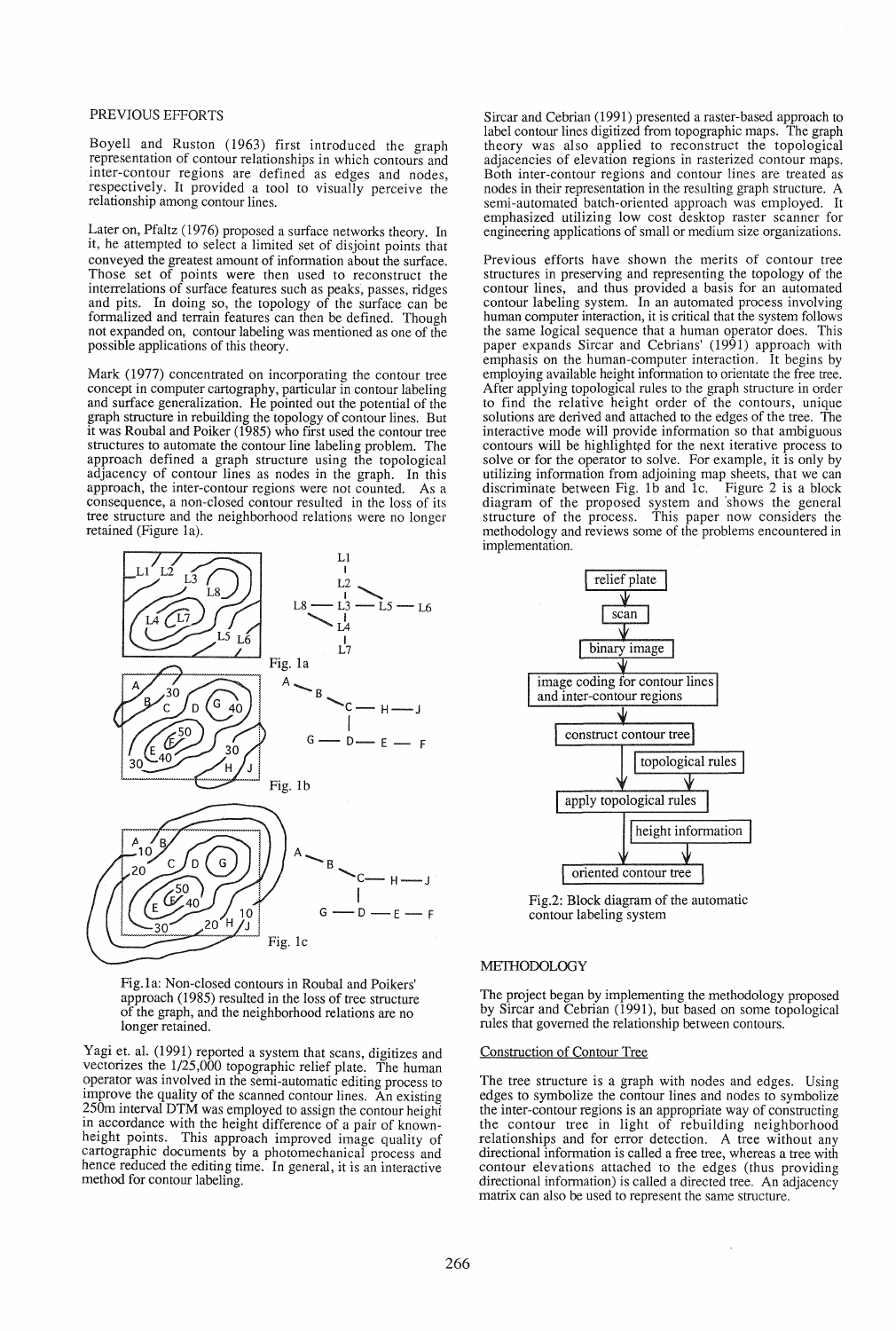The relative height ordering relationship between contour lines and inter-contour regions can be intuitively realized from the tree structure. Each contour line may have many upper neighbors, but may have only one enclosing neighbor. A branch in a tree represents a divergence where there exists two or more contour lines of the same elevation that are enclosed by a common neighbor.

#### Topological Rules of Contours

Contour lines are of a relatively simple form among the topographic map features in the sense of feature shape and size, and associated attribute data. During the map generalization and reproduction process, a map compiler has, to a large extent, verified the correctness and the consistency of map features to ensure the map quality. This makes it possible to derive some general rules of elevation ordering about the contours.

There are four basic rules that guide contour elevation ordering: 1. Truncate rule (Fig. 3a)

The elevation of a closed contour, which has a spot height enclosed, is the truncated elevation of the spot height.

2. Equal height rule (Fig. 3b)

If two neighboring closed contour lines A and B are both enclosed by a common closed contour C, then A and B are of the same elevation.

3. Enclosing rule (Fig. 3c)

If there exists two neighbored closed contours A and B, and if A is enclosing B, then elevation of B is one contour-interval higher than elevation of A. Note that in case of depression, which is symbolized with many regular short line segments perpendicular to the contour line, the elevation is one contourinterval lower.

4. A local peak has only one neighbor (Fig. 3d).









if: [ contour\_interval = n meter is  $\text{closed}(A)$  $p$ \_spot\_height = h meter  $is\_inside(p, A)$ ] then: elevation (A)  $=$  truncate  $(h,n)$  meter Fig.3a: Spot height rule

if:  $\Gamma$  is neighbor  $(C, A)$ is\_neighbor $(C,B)$ is\_closed (A), is\_closed (B) is\_closed (C) is enclosing  $(C, A)$ is\_enclosing  $(C,B)$  ] then: elevation  $(A)$  = elevation  $(B)$ Fig.3b: Equal elevation rule

if: [ is\_neighbor (A,B) is closed  $(A)$ is\_closed (B) is\_enclosing (B,A) ] then:<br>elevation  $(B)$  $=$  elevation  $(A)$  - contour\_interval Fig.3c: Enclosing rule



Fig.3d: Local peak rule

### Levels of Problem Solving

In the A/D conversion process, various problems may be solved at different levels, namely the raster level, the contour tree level, and the topological level. The raster level is the digitization of the relief plate by raster scanner. The contour tree level is the phase of building undirected contour tree from a raster image. The topographic level is the stage that applies topological rules to label the contour tree.

In the raster level, basically all types of image processing techniques can be employed to improve the quality of the scanned image, given knowledge about the paper map. Noise can be detected and eliminated. Small holes and discontinuities of a contour line are filled and connected for a given threshold. Smoothing and thinning are also possible (Musavi et. aI., 1988); (Drummond et. al., 1991). A special case exists when the contour indexes are superimposed on the contour lines, then separation and extraction of the index from the contour is required (Yang, 1990).

In the contour tree level, errors in the relief plate such as the merge of lines, and discontinuities of a line, can be detected by checking the connectivity of the contour tree. Normally due to the resolution of the scanner, cliff terrain is likely to create merges. Practically speaking, a series of tests should be conducted prior to the scanning process. in order to select a proper resolution power; the closer the lines, the greater the resolution required. A locally symmetric graph pattern is the criteria for detecting the correctness of cliff terrain. The contour lines of a cliff are so merged that they usually cannot be split easily. One suggested method is that of 'line peeling'. Figure 4 illustrates the method. The method begins by matching the most outer in-coming left half contour line and finds the corresponding (possibly the most outer) out-going right half contour line. The pair of half contour lines are temporary removed once it finds the match. This operation is repeated until no more merges are found in the merged area.



Fig.4: Line peeling method to solve the merge of contours

In the topological level, contour labeling is basically an iterative process. In the first iteration; it starts at the most simplest contour relation such as the peak rule, enclosing rule, or equal elevation rule, to derive a unique solution for the contour. Unique solution means that the elevation of this contour can be uniquely defined. The second iteration will use the elevation derived from the first iteration and so on. A consistency check of the elevation is done at this level. A search path of the contour tree from a high elevation node to a low elevation node (or vice versa) supports the consistency check. Finally, unsolvable contours are highlighted at this level. Unsolvable contours are mostly caused by the non-closed nature of the contour. There is no solution to labeling a non-closed contour without utilization of additional information (such as without utilization of additional information (such as hydrology). A compromised suggestion is that the system should provide information on where and how many height information are required to label the undirected tree.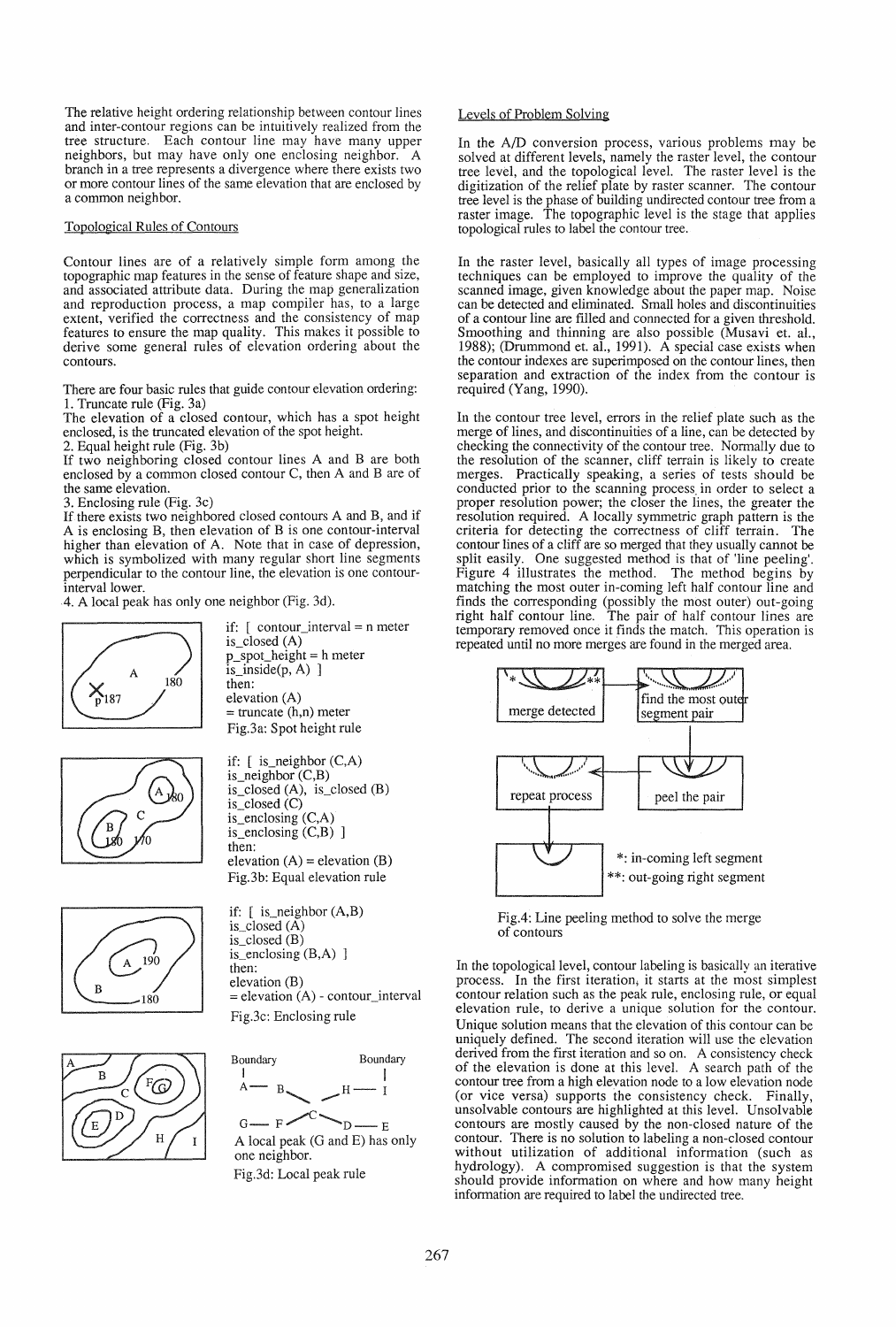As figure 1 demonstrates, without human intervention or additional attribute information, non-closed contours can be irresolvable. Artificial intelligence techniques can be used to suggest 'likely' solutions, but in the absence of further information, (for example, by inspection of adjoining map sheets and expansion of the tree), solution may not be definitive. If the area of interest is morphologically simple, this may involve the inspection of many adjoining map sheets!

### IMPLEMENTATION

The digital implementation is comprised of three main processes. They are: contour and inter-contour coding from a scanned relief plate; creating a contour tree from the coded image, and applying topological rules to order the contour tree. The input data is the relief plate of a topographic map. The other input data that is then required is height information available on a separate plate. For example, on a USGS 1:24,0007'.5 x 7'.5 quadrangle, height information includes horizontal controls, vertical controls, boundary monuments, intermediate contours, index contours, supplementary contours, and depressions. Such information could be read using Optical Character Recognition (OCR) technology (Musavi et. al., 1988).

A desktop scanner was used to scan the relief plate. The image of the contour lines is represented by 1s and 0s for contour lines and inter-contour regions respectively. The depth-first search algorithm is applied to assign a unique identifier for pixels that belong to the same region. At this stage, the width of either contour lines or inter-contour regions is normally larger than one pixel size so they can all be treated as regions. The values assigned to contour lines are different from the values of the inter-contour regions. A search algorithm based on breadth-first graph traversal checks the connectivity of every pixel to a branch of the contour tree.

Once the free tree has been formed, topological rules can be used to determine the furthest branches that need to be 'seeded' in order to complete most of the tree.

Efficiency of matching contour line with its corresponding heights can be improved by setting search constraints. Matching the orientation and scale of both the contour and height information plate reduces the search time.

For ease of data manipulation, the linked list data structure was adopted in this approach. The linked list is a record of three fields. The first field is a pointer for identifying the region. The second field contains attribute data describing the properties of this region, such as elevation, size, neighborhood, etc.. The third field is composed of all the pixels that fall in this region. The run-length code is an appropriate structure to chain the pixels.

To derive the elevation order of two adjacent closed contours, it is essential to know their relationship. A simple intersection test will tell the relationship. Figure 5 explains the test that checks the number of intersections from any point within one contour line region. If the number of intersections is odd, the contour that the point belongs to is inside the other contour, and vice versa. In Figure 5, Ll has 4 intersections, and begins inside the contour; L2 has 3 intersections and lies outside the contour. In general, larger size contours will enclose smaller size contours. But this is not necessarily always true (Fig.5).

There are three possible elevations for a contour when compared with its adjacent contour: one contour interval lower, one contour interval higher, or equal elevation. The topological rules will decide which one is correct. Figure 6 illustrates the unique and ambiguous solution in height ordering among a set of contours. In this instance, elevation of contour line Ll is known (14 meter). L2 has three possible elevations compared with Ll, and so has L3 compared with L2. If L3 is unknown, then L2 is ambiguous; 'whilst if L3 is known (e.g., L3=16 meter), then L2 can be uniquely defined.



Fig.5: Method to test the closure relation between two closed contours.



Fig.6: An example illustrates the ambiguous and the unique solution.

Merging the adjacent maps might result in a closed contour and may consequently create a unique solution. This is illustrated in Figure 7.



Fig.7: Merging the adjacent maps might result in closed contours and consequently creates unique solutions.

As figure Ib and Ic demonstrate, without human intervention or additional attribute information, non-closed contours can be irresolvable. The process described above will eventually end up at a stage where some contours are labeled and some are not. Because the tree associates those pixels belonging to a particular node, it is relatively simple to graphically highlight the unsolved contour and provide suggestions as to which contour should be manually tagged to solve the whole tree.